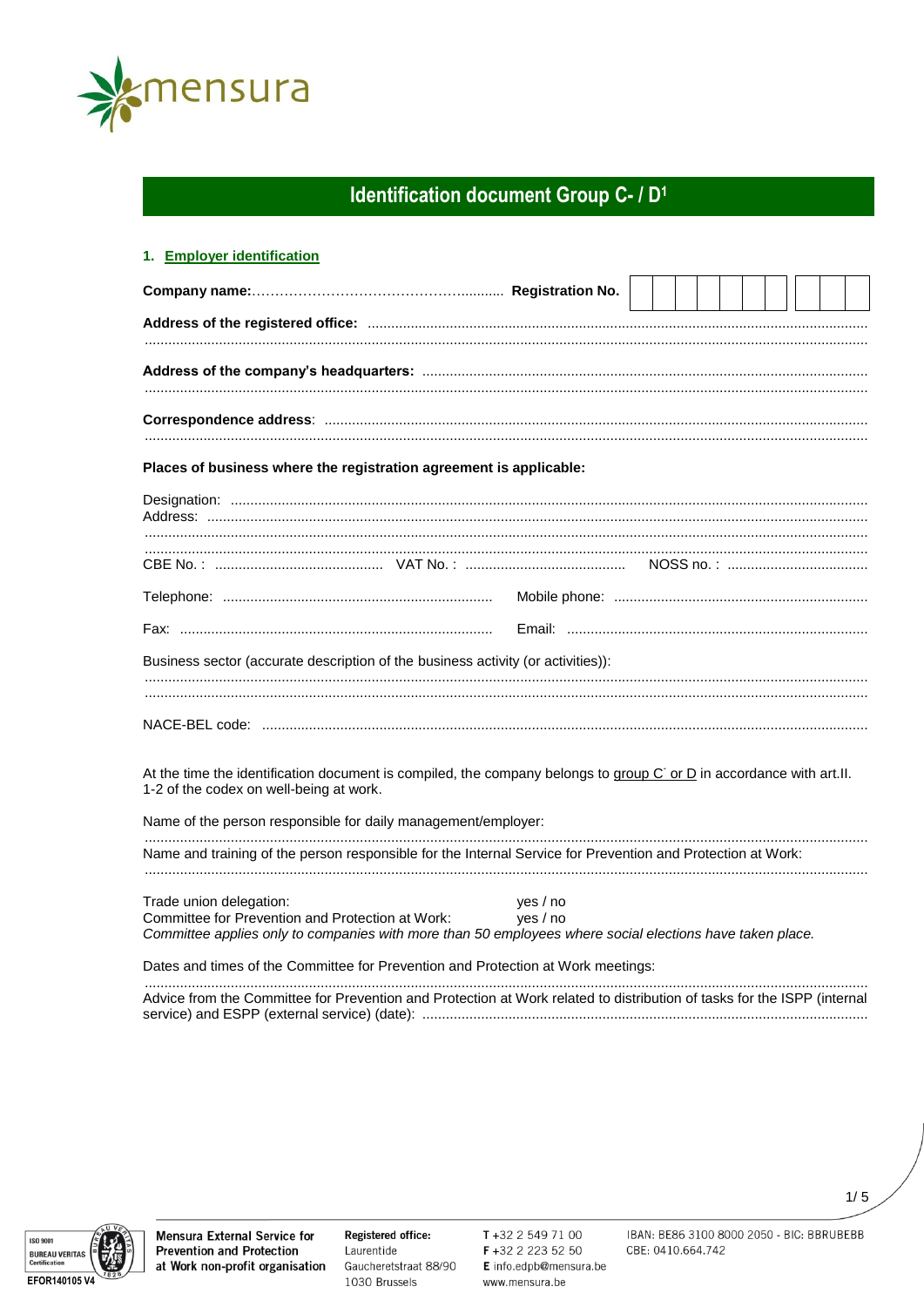

# **2. Regulatory responsibilities and tasks of the EXTERNAL Service for Prevention and Protection**

Tasks described in art. II.3-16. - § 1 of the codex

| Active participation in setting up, implementing and updating the risk analysis                                                                                                                                                                                                                                                                                                                                                                                                                                                                                                 | E |
|---------------------------------------------------------------------------------------------------------------------------------------------------------------------------------------------------------------------------------------------------------------------------------------------------------------------------------------------------------------------------------------------------------------------------------------------------------------------------------------------------------------------------------------------------------------------------------|---|
| Presenting the preventive measures that require implementation based on the risk analysis at the level of the organization<br>as a whole, at the level of each group of workstations or functions and at the level of the individual, as provided in articles<br>$1.2 - 6$ and $1.2 - 7$ of the codex                                                                                                                                                                                                                                                                           | E |
| With the exception of the additional measures referred to in article I.4-27, § 2 of the codex, performing the following<br>preventive measures in the context of monitoring employee health, reserved for the department charged with the medical<br>supervision:<br>A)<br>Prior and periodic health assessments<br>B)<br>Random consultations<br>C)<br>Examinations on return to work<br>D)<br>Visits prior to return to work<br>E)<br>Continuing health monitoring<br>F)<br>Examinations in the context of maternity protection as provided for in article X.5-9 of the codex | E |
| Organising a right of access to the health record as provided for in article 1.4-95 of the codex, within a period of five<br>working days from the external service receiving the request for access                                                                                                                                                                                                                                                                                                                                                                            | E |
| Assisting in the analysis, supplemented with a survey or other instrument where appropriate, and to propose preventive<br>measures in regard to working with display screen devices, as referred to in article VIII.2-3 of the codex                                                                                                                                                                                                                                                                                                                                            | E |
| Collaborating on training concerning food hygiene and on analysis of the risks of contact with foodstuffs as referred to in<br>book VII, title 1, chapter VII of the codex                                                                                                                                                                                                                                                                                                                                                                                                      | E |
| Attending the Committee's meetings in accordance with article II.7-25, first paragraph, 3° of the codex                                                                                                                                                                                                                                                                                                                                                                                                                                                                         | E |
| Using a maximum of five performance-hours of a prevention advisor (per year), to provide support following a serious<br>accident as referred to in Article 94bis of the act, once the external service has knowledge thereof, namely:<br>Presenting precautionary measures referred to in Article 94 septies, paragraph 2 of the law<br>A)<br>B)<br>Carrying out investigations into serious accidents at work                                                                                                                                                                  | E |
| Performing the tasks of the prevention advisor on psychosocial aspects arising from the application of an individual<br>request for informal or formal psychosocial intervention by the employee in accordance with Section Vbis of the Act, with<br>the exception of performances in the context of the formal psychosocial intervention following the disclosure of the identity<br>of the applicant to the employer                                                                                                                                                          | E |
| Conducting the surveys of workplaces and workstations required for performing the services mentioned in this article                                                                                                                                                                                                                                                                                                                                                                                                                                                            | E |
| Under the prevention advisor's charge and within five years from the date of registration, to deliver a reasoned prevention<br>policy regarding the employer, of which the content and the modalities are defined in annex II.3-2 of the codex, and<br>should do that at regular intervals and update it at least every three years                                                                                                                                                                                                                                             | E |
| Keeping available online an inventory of measures performed by the employer, as provided for in articles II.3-37 and II.3-<br>38 of the codex                                                                                                                                                                                                                                                                                                                                                                                                                                   | E |

## **3. Responsibilities and tasks of the INTERNAL Service for Prevention and Protection:**

The tasks that must be legally performed by the internal service are indicated with an **I**. For some tasks there is a choice: these are either performed by the internal service or the external service. The tasks that may be performed by the external service are marked with an \*I\*. Without instructions from you, these tasks will be performed by the internal service. If you wish to entrust these tasks to the external service, please contact us for an offer regarding the outsourced tasks; if necessary, the identification document will be adapted.



**Mensura External Service for Prevention and Protection** at Work non-profit organisation

Registered office: Laurentide Gaucheretstraat 88/90 1030 Brussels

T+32 2 549 71 00 F +32 2 223 52 50 E info.edpb@mensura.be www.mensura.be

IBAN: BE86 3100 8000 2050 - BIC: BBRUBEBB CBE: 0410.664.742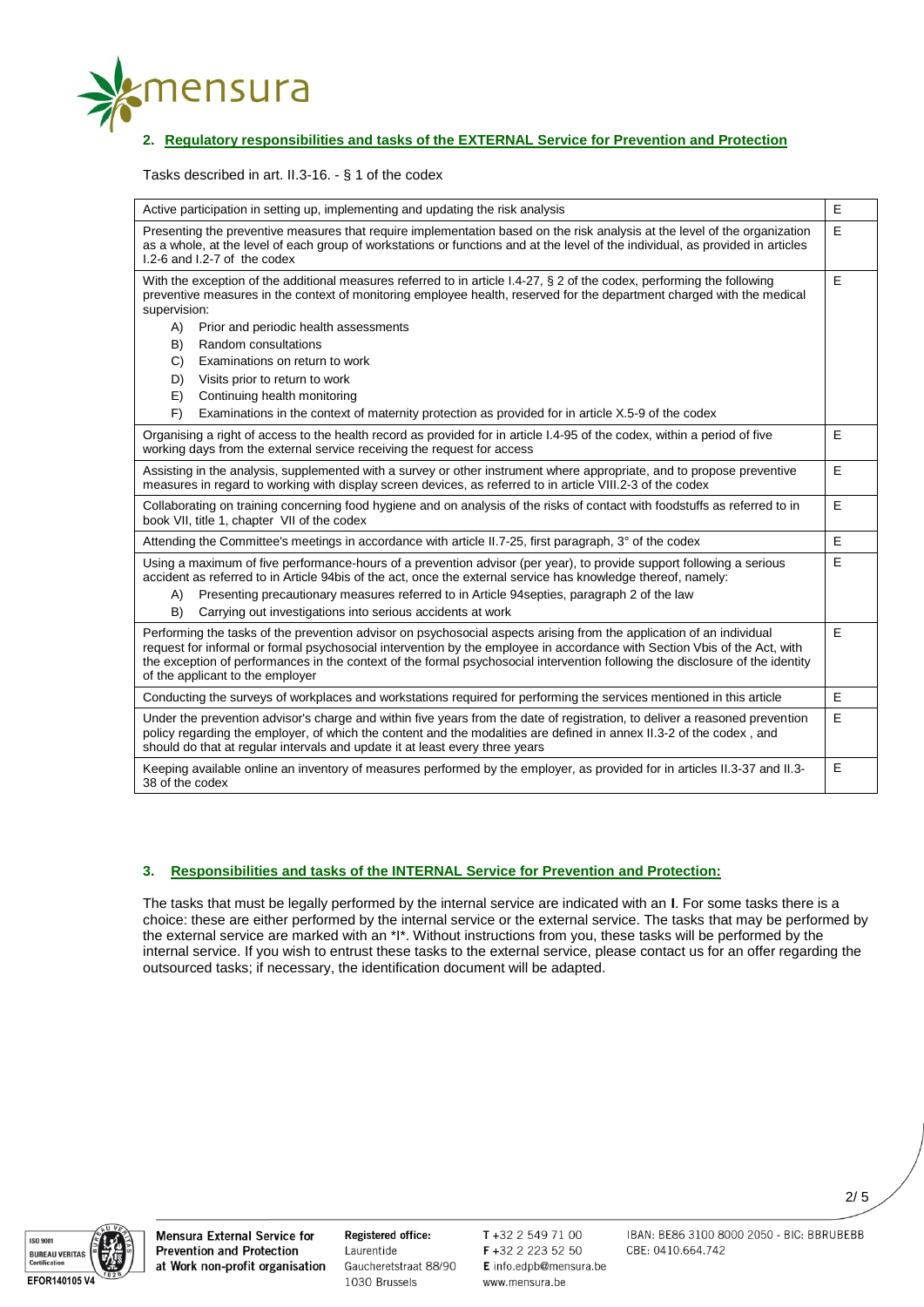

### - **Responsibilities and tasks related to the dynamic risk management system:**

| Participating in the analysis and investigation of causes of accidents and incidents                                                                                                                                                                          | $\mathbf{R}$   |
|---------------------------------------------------------------------------------------------------------------------------------------------------------------------------------------------------------------------------------------------------------------|----------------|
| Collaborating with investigations into pressure at work, ergonomics and psychosocial factors                                                                                                                                                                  | $\mathbf{R}$   |
| Advice related to workplaces, workstations, environmental factors, physical, chemical, carcinogenic and biological agents,<br>work equipment and individual equipment                                                                                         |                |
| Advice related to hygiene in workplaces and social services                                                                                                                                                                                                   | 1*             |
| Advice related to instructions: the use of work equipment, the use of chemical, carcinogenic and biological agents and the<br>use of collective + individual protective equipment, fire prevention and procedures in cases of serious and immediate<br>danger | $\mathbf{I}^*$ |
| Advice related to training employees: when they first take up their duties or if they are transferred or change jobs, when<br>there is new or modified work equipment, when new technology is introduced                                                      |                |
| Making proposals for welcoming, informing, training and raising awareness                                                                                                                                                                                     |                |
| Advice on all matters, measures or methods related to well-being                                                                                                                                                                                              | $\mathbf{R}$   |
| Participating in the coordination of external companies                                                                                                                                                                                                       | $\mathbf{R}$   |
| Being at the disposal of the employer, the supervisors and the employees                                                                                                                                                                                      | I*             |
| Assisting with emergency procedures and the application of urgent measures                                                                                                                                                                                    | $I^*$          |
| Assisting with the organisation of First Aid services                                                                                                                                                                                                         | I*             |
| Performing all other statutory tasks                                                                                                                                                                                                                          | $\mathbf{R}$   |

In order to fulfil these tasks, prevention advisors must implement, at least, the following tasks:

# - **As part of the permanent risk analysis + the global and annual prevention plan:**

| Frequent and systematic assessments of the workplace                                                    |  |  |  |
|---------------------------------------------------------------------------------------------------------|--|--|--|
| Assessment of workstations in cases of increased or new risks                                           |  |  |  |
| Comprehensive assessment of workplaces at least once a year                                             |  |  |  |
| Investigating occupational accidents and incidents (including serious ones, unless otherwise specified) |  |  |  |
| Research into well-being                                                                                |  |  |  |
| Performing or commissioning analyses or inspections                                                     |  |  |  |
| Examining working methods and manufacturing processes + proposing measures                              |  |  |  |
| Keeping documentation                                                                                   |  |  |  |
| Taking measures oneself in cases of an emergency and the management's absence                           |  |  |  |

#### - **As part of the service's management and operations:**

| Compiling monthly or quarterly reports                                                                                                               |     |
|------------------------------------------------------------------------------------------------------------------------------------------------------|-----|
| Compiling an annual report (the part from the ESPP will be provided automatically each year)                                                         |     |
| Compiling occupational accidents data sheets                                                                                                         |     |
| Compiling and endorsing documents related to work equipment and individual protective equipment (occupational<br>physician's approval is compulsory) |     |
| Maintaining documents for the authorities                                                                                                            |     |
| Secretarial work for the Committee                                                                                                                   | N/A |

### - **Additional tasks of the internal service for prevention and protection:**

| Organising cooperation with the external service                                                                                 |  |
|----------------------------------------------------------------------------------------------------------------------------------|--|
| Providing the external service with all the relevant information                                                                 |  |
| For risk analysis: cooperating with the external service                                                                         |  |
| Assisting the external service in the implementation of preventive measures                                                      |  |
| Assisting in the development of procedures for serious danger, with the organisation of First Aid services and emergency<br>care |  |
| First Aid in cases of accident or illness                                                                                        |  |



**Mensura External Service for Prevention and Protection** at Work non-profit organisation

Registered office: Laurentide Gaucheretstraat 88/90 1030 Brussels

T+32 2 549 71 00 F +32 2 223 52 50 E info.edpb@mensura.be www.mensura.be

IBAN: BE86 3100 8000 2050 - BIC: BBRUBEBB CBE: 0410.664.742

3/ 5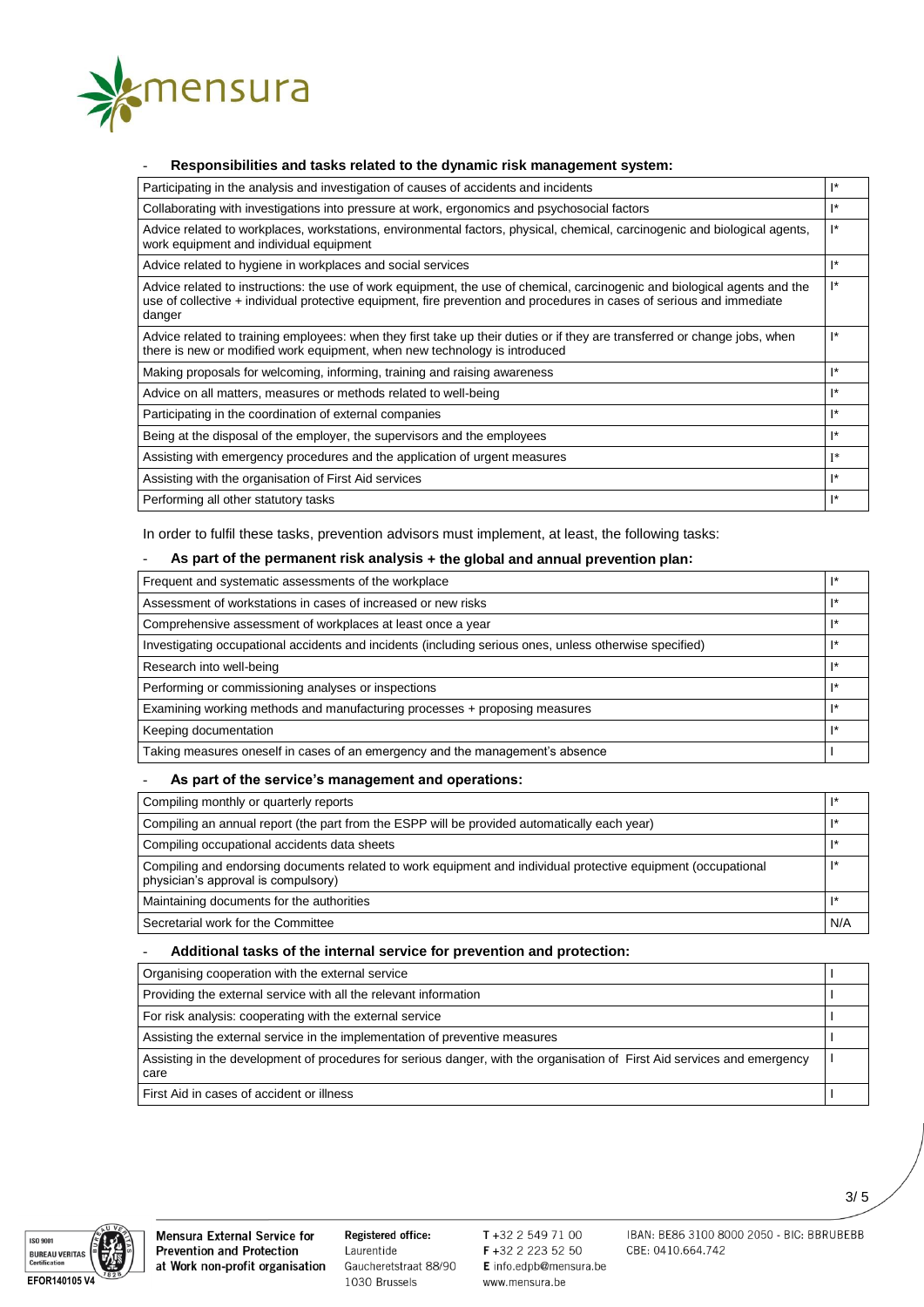

- **4. Organisation of the INTERNAL Service for Prevention and Protection**
- Composition of the internal service, the number of prevention advisors, their qualifications and duration of service:

Is the head of the internal service for prevention the employer? Yes / No

| Name of the internal prevention advisor | Duration of service | Qualification |
|-----------------------------------------|---------------------|---------------|
|                                         |                     |               |
|                                         |                     |               |

- The skills that are represented internally so that the tasks can be carried out fully and effectively<sup>4</sup>:
- The administrative, technical and financial resources<sup>5</sup>
	- Administrative resources:
	- Technical resources:
	- Financial resources:

## **5. External Prevention advisors**

The experts of Mensura's External Service for Prevention and Protection at Work (a non-profit organisation) will assist the employer in carrying out the following tasks and duties.

### Discipline : **Medical supervision**

- o Time allocation: depending on the number of employees subject to medical supervision
- o Occupational physician: <name>
- o Prevention advisor: <name>
- Discipline : **Psychosocial stress**
	- o Time allocation: depending on the complaints related to harassment
	- o Prevention advisor on psychosocial aspects
		- o **French**
			- Tél.: 02/549 71 48
			- [Info.sepp@mensura.be](mailto:Info.sepp@mensura.be)
		- o **Dutch**
			- Tel.: 02/549 71 57
			- [Info.edpb@mensura.be](mailto:Info.edpb@mensura.be)

To consult the complete list of our psychosocial prevention advisors, please visit our website: [https://www.mensura.be/Client portal/Forms](https://www.mensura.be/en/client-portal/forms)

- Discipline: **Occupational safety** (compulsory: investigation of serious occupational accidents, optional: other tasks)
	- o Time allocation: depending on the number of serious occupational accidents and any other assigned tasks
	- o Function: prevention advisor Level I (for investigating serious occupational accidents) or Level II safety for other tasks
- Discipline : **Ergonomics**
	- Time allocation: on request of the internal service or depending on the assigned aforementioned tasks
	- Function: prevention advisor or deputy prevention advisor for ergonomics
- Discipline : **Occupational hygiene**
	- $\circ$  Time allocation: on request of the internal service or depending on the assigned aforementioned tasks
	- o Function: prevention advisor or deputy prevention advisor for occupational hygiene
- Discipline : **Company health care** (obligatory First Aid training)
	- o Time allocation: at the request of the internal service or depending on the assigned aforementioned tasks
	- o Function: prevention advisor or deputy prevention advisor for Occupational Healthcare



**Mensura External Service for Prevention and Protection** at Work non-profit organisation

Registered office: Laurentide Gaucheretstraat 88/90 1030 Brussels

 $T + 3225497100$ F +32 2 223 52 50 E info.edpb@mensura.be www.mensura.be

IBAN: BE86 3100 8000 2050 - BIC: BBRUBEBB CBE: 0410.664.742